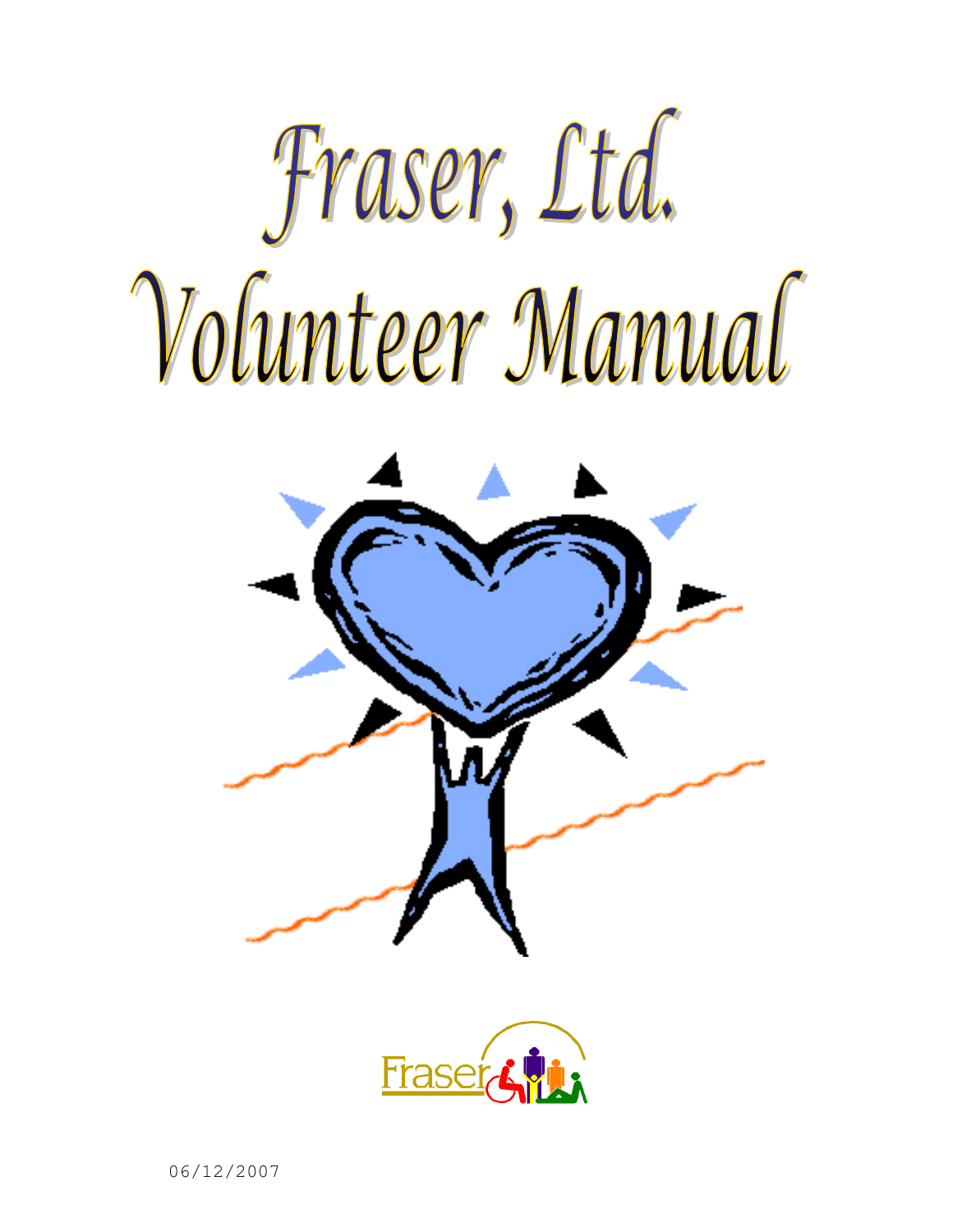#### **WELCOME TO FRASER!!**

We proudly welcome you to Fraser! We are extremely happy to have you as a volunteer and a part of our team.

The following handbook includes information to get you better acquainted with the agency, as well as the people that receive services from Fraser. This is a significant component in your orientation to the volunteer position. This information will be reviewed with you in more detail. Feel free to discuss any questions or concerns you may have with our Volunteer Coordinator.

Again, we are glad to have you as a Fraser Volunteer. You are an important person to our agency. We look forward to working with you.

Sincerely,

Sandra Leyland Executive Director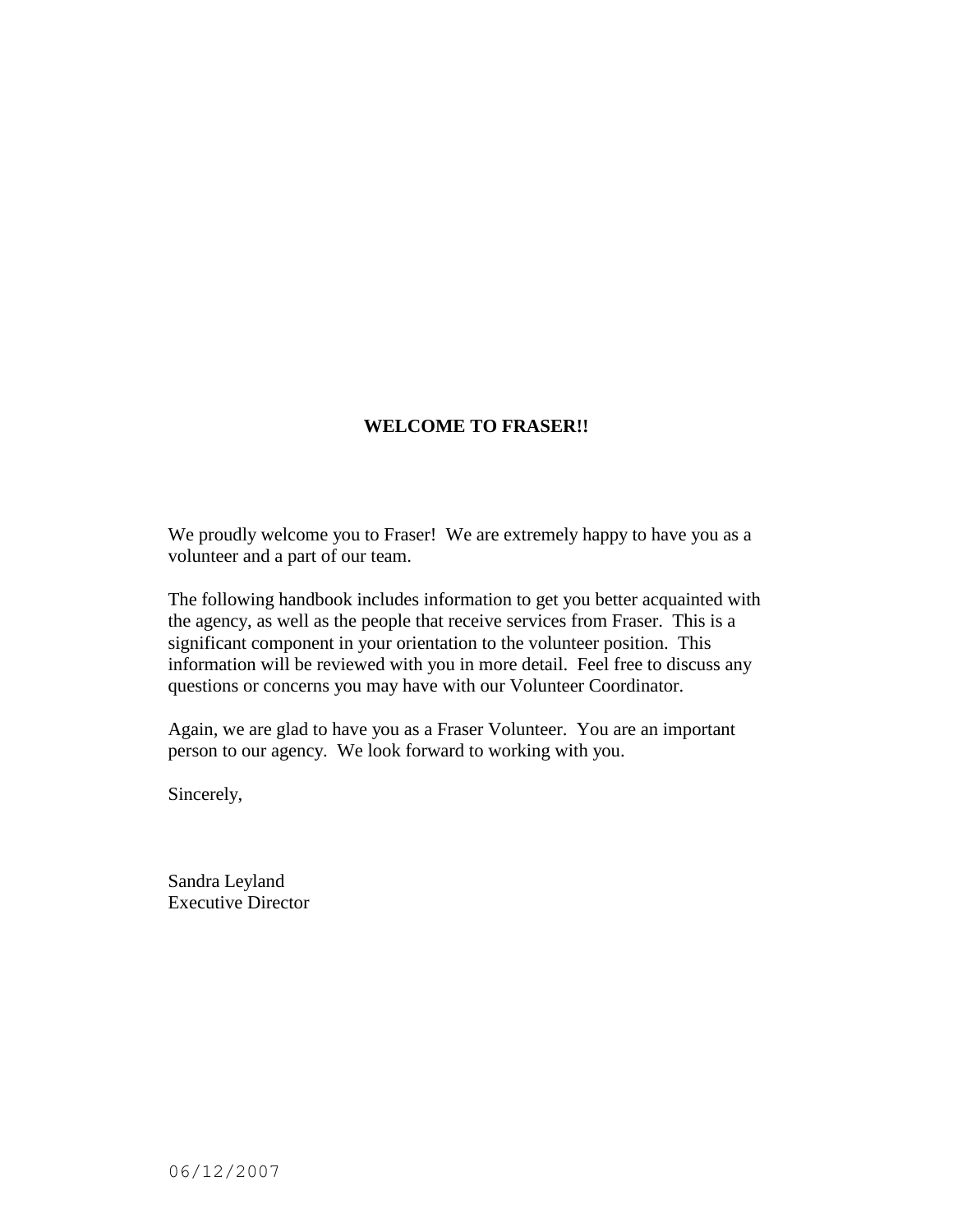

## **HISTORY OF FRASER**

By charter, Fraser is the oldest social service agency in North Dakota ...1993 marked 100 years of proud, dedicated operation.

In 1883 The Florence Crittenton Mission began work in New York City, founded by Charles Crittenton and named in memory of his young daughter. In 1893, a building accommodating twelve to fifteen young women, was erected on South 13th Street (now 711 South University) in Fargo, with the help of a \$1000 contribution from Charles Crittenton. The land was donated by Hannah E. Briggs. The home served "Betrayed girls and unfortunate women with their infants".

Over a period of time, the number of unwed mothers declined. In 1970, due to changing social needs, the agency began serving eight young women with disabilities. In 1971, the articles of incorporation for the Florence Crittenton Home were amended with a change of purpose and name. The name Fraser Hall was chosen to honor Mrs. Irene Fraser. Mrs. Fraser has had an active and key role in Fraser's developments throughout the years, and began serving as a dedicated member of the board of directors in 1956 and continued until her passing in 2001.

Current programming efforts still reflect the 1971 decision of the Crittenton Board of Directors to provide residential services and independent living skills training to people with disabilities.

**Today**, Fraser devotedly continues its mission, serving at one time eight and now around 100 men and women with a variety of disabilities, fostering independence and inclusion into society. With over 160 employees, Fraser is a major **employer** in the community, as well. We have maintained national accreditation by The Council on Quality and Leadership since 1985.

As the program developed, so did the expertise of the staff that supported the people. Awareness of the needs of people with disabilities became apparent and programs were enhanced accordingly. Having a disability does not prohibit one from aging, having an eating disorder, mental illness, or needing adaptive equipment. A wide range of services are offered to the people supported in Fargo by Fraser.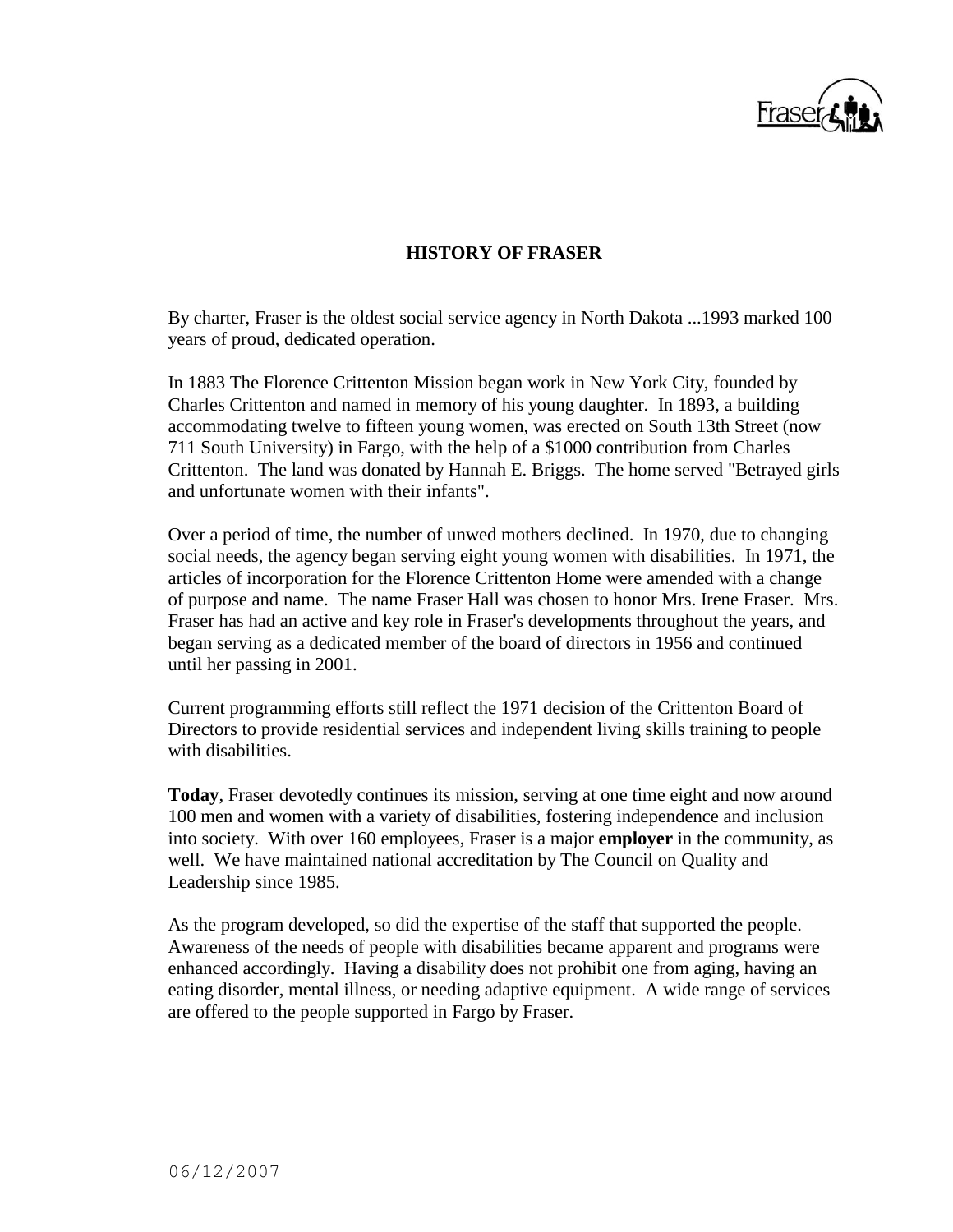

# **Programs & Services Provided by Fraser**

- **• 8 Residential group homes:** serving people with diverse needs, such as developmental disabilities. Providing individualized program planning, the goal of which is to increase independence and foster inclusion into society. Homes are located throughout South Fargo and West Fargo.
- **• Group home for people with eating disorders:** serving people with Prader Willi Syndrome - a genetic eating disorder characterized by an uncontrollable appetite and inability to feel the sensation of being full, as well as difficulty in managing behavior.
- **• 3 Day Support:** providing day services and activities for people with disabilities in their retired years.
- **• Individualized Supported Living Arrangement:** contract with the State of North Dakota to provide supports necessary for success in individualized living situations, such as apartments in the community.
- **• Children's Services Program:** The Fraser Child Care Center is a licensed day care provider in South Fargo. In an integrated setting, the Center encourages inclusion of children with special needs and those who are typically developing.
- **• Red Cross-certified instructors:** offering CPR, First Aid, and AED classes to Fraser employees and volunteers as well as to the community.
- **• Heat & Eat Meals Program:** Nutritious meals delivered to people with diverse needs to support their independent living.
- **• Other comprehensive components:** include agency Case management services, Dietary Services, Staff Development and Nursing Services.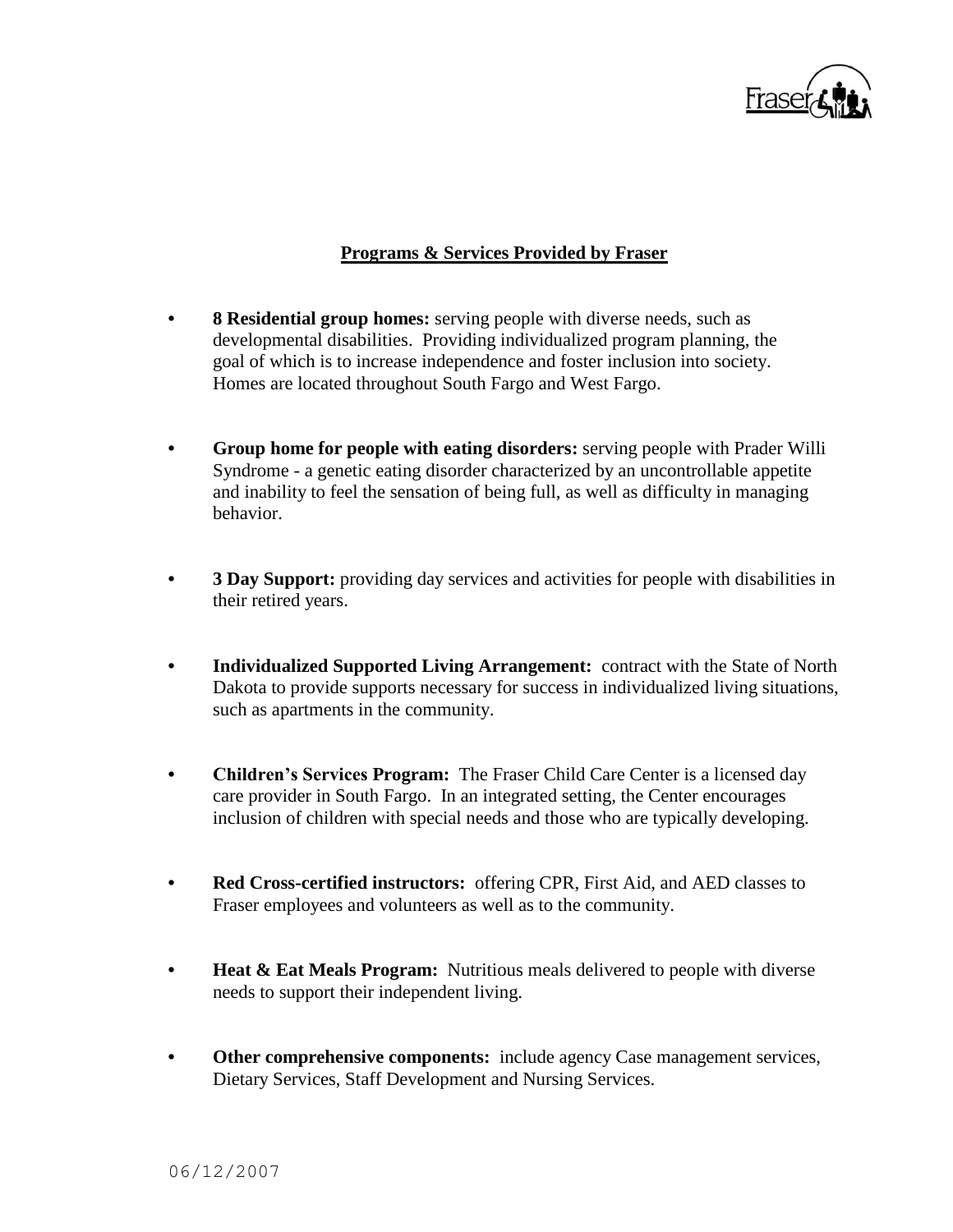

# **FRASER VOLUNTEER PROCEDURES**

#### **Orientation:**

Upon acceptance as a volunteer with our agency, you will be provided with a thorough training included in the Volunteer Handbook, as well as job specific training from a supervisor in the department you will be working in.

#### **Timesheets:**

**Due on the 1st of the next month.** Record all volunteer hours on the Time sheet form and turn into the Habilitation Coordinator each month. Keep close track of your hours. Your department supervisor needs to initial off on your time sheet.

#### **Absent/Illness:**

Notify your supervisor if your are ill or other circumstances prevent you from coming to work.

### **Liability/Insurance:**

Fraser does not provide personal or vehicle insurance for volunteers. If you plan to use your vehicle for volunteering purposes, you will need to provide proof of your liability insurance to your supervisor. Please be aware that your personal insurance would be responsible for any unforseen accidents.

#### **Evaluation/Recognition:**

The Volunteer Coordinator will complete an evaluation annually and meet with you. CPR and First Aid classes are offered free of charge to all volunteers. We also welcome and encourage attendance at Team Member Training meetings, for personal and professional growth.

#### **Resignation/Termination:**

Provide written notice to the Volunteer Coordinator of the effective date of resignation. If at any point, you prefer another site or position, contact the Volunteer Coordinator. If at any point in time it is determined that you are unable to meet the needs of the position or purposely violate conduct, a meeting will be held to discuss separation.

#### **Volunteer Agreement:**

Abide by the Code of Ethics, Confidentiality, and conditions signed in the Agency/Volunteer Agreement.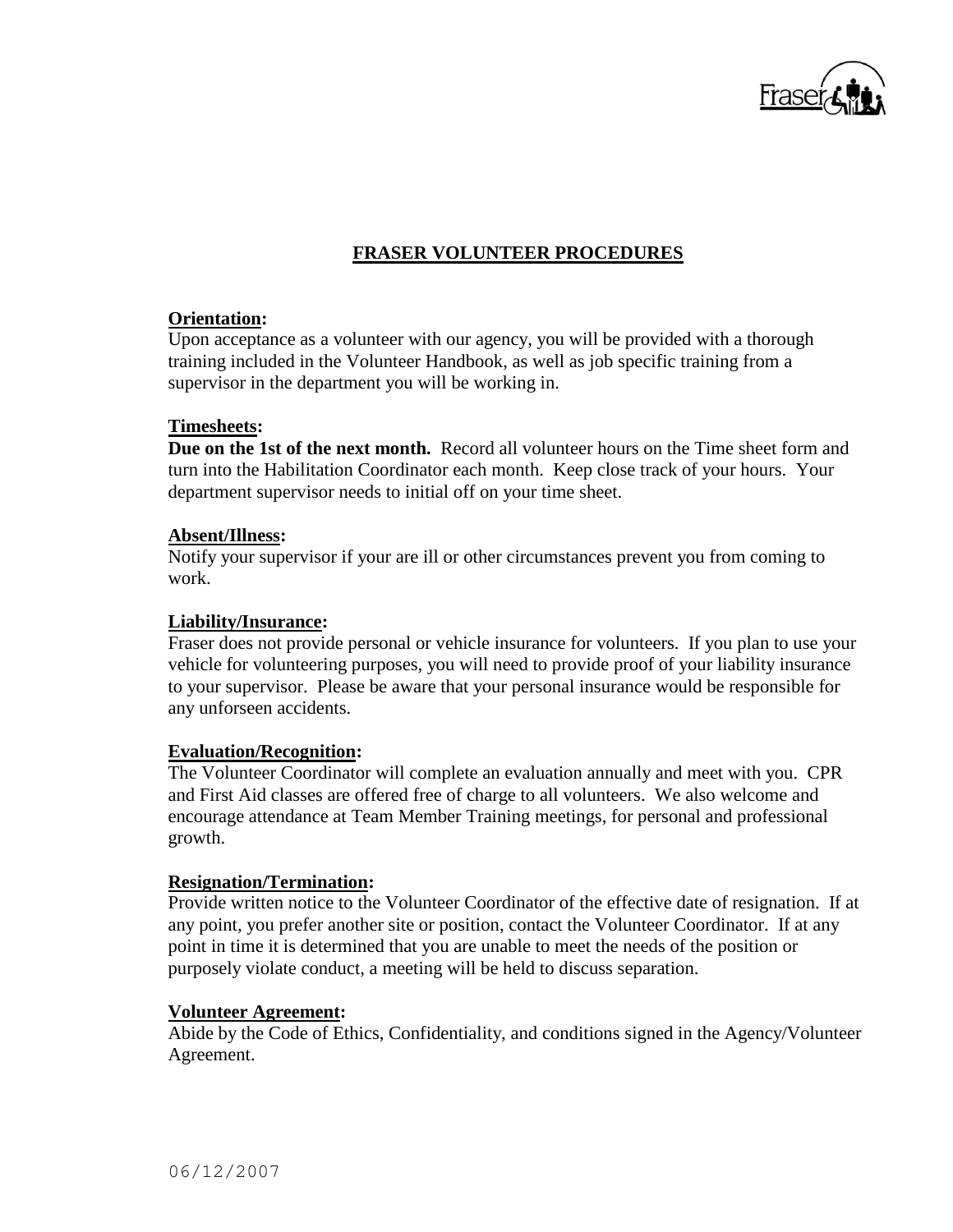

## **VOLUNTEER JOB DESCRIPTION**

Volunteering is a rewarding experience. All of those involved in the relationship must have respect for one another and a desire to cooperate in meeting designated needs. In addition to the rights that you have as a volunteer, there are accompanying responsibilities. By recognizing these responsibilities and fulfilling them, your experience with Fraser will be enhanced.

- **•** Become thoroughly familiar with the Mission of Fraser and the goals of the program in which you are involved.
- **•** Respect the confidentiality of names, histories, and records, and the privacy of all those you work for as well as other volunteers. If you have criticism about another person, convey it to your supervisor or program director.
- **•** Be prompt and reliable in reporting for scheduled work, and keep an accurate record of your hours worked.
- **•** Notify your supervisor as early as possible if you are unable to work as a member of the team.
- **•** Attend orientation and training sessions as scheduled.
- **•** Be considerate, respect the ability of the staff, and work as a member of the team.
- **•** Carry out assignments in good spirit and seek the assistance of your supervisor in any situation requiring special guidance.
- **•** Decline work that is not acceptable to you; maintain an open mind with regard to other peoples standards and values.
- **•** Communicate your personal limitations.
- Give written notice if you cannot continue in your volunteer position or if you are requesting a leave of absence from the program.
- **•** Follow current Fraser policies. (i.e. Sexual Harassment, Abuse and Neglect etc.)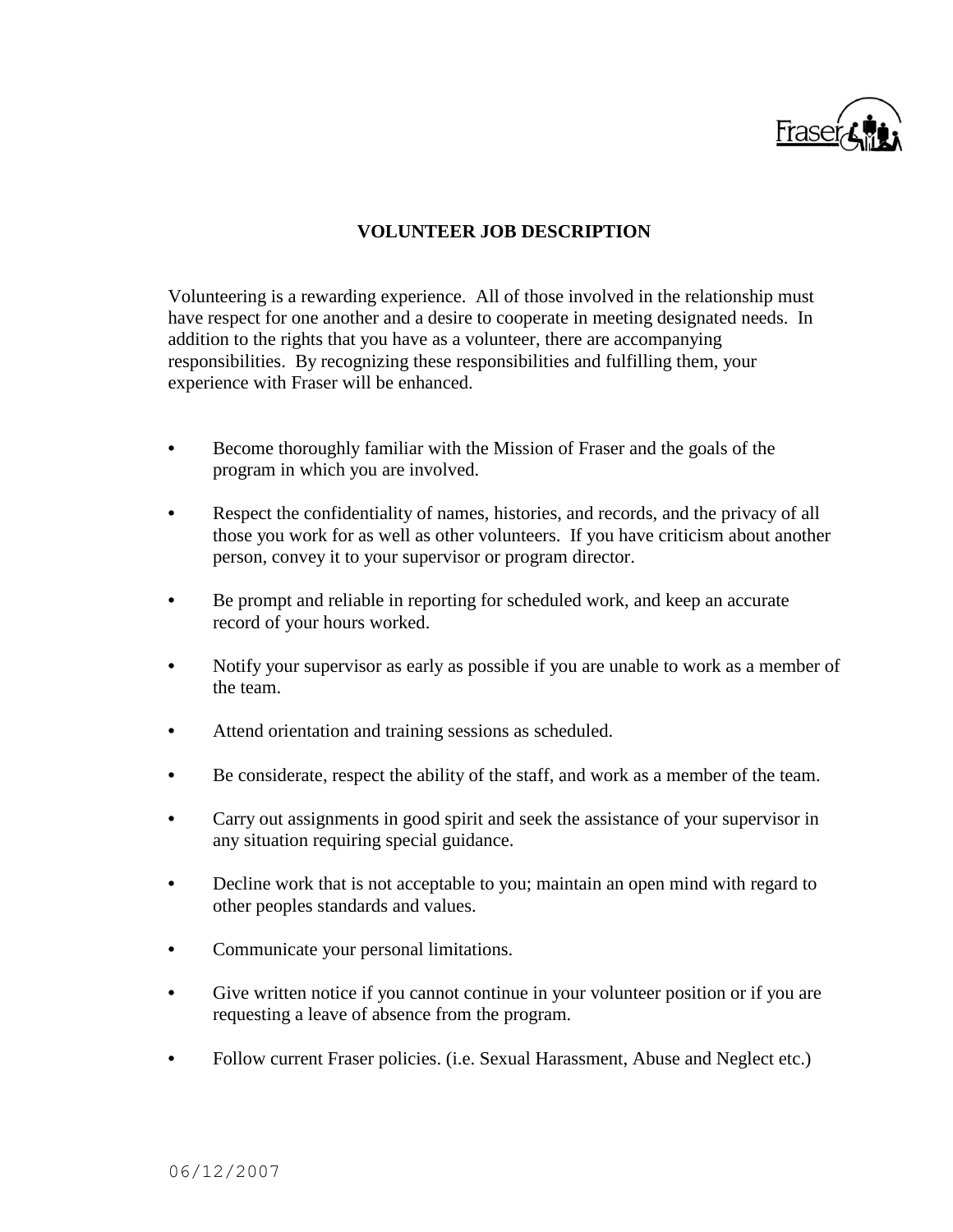

## WHAT DO I DO WHEN I MEET A PERSON WITH A DISABILITY?

- 1. A person with a disability is like anyone else, except for the specific limitations of the disability.
- 2. Treat them like you would like to be treated.
- 3. Talk about the same things as you would with anyone else you know.
- 4. Offer help only when requested. Not everyone who has a developmental disability will need, accept or want assistance.
- 5. Be patient. Let the person with the disability set the pace in walking and talking.
- 6. Don't be afraid to laugh with a person with a disability.
- 7. Don't stop and stare when you see a person with a disability whom you don't know. They deserve the same courtesy and respect as any person.
- 8. Don't be over-protective or helpful. People with disabilities can do more for themselves than most people tend to permit them to do. Let people with disabilities set their own boundaries on what they are capable of doing.
- 9. People with disabilities need to be treated as equals. They want a chance to prove themselves. Don't offer pity or charity.
- 10. Don't separate a person who has a disability from their wheelchair or crutches unless they ask.
- 11. Enjoy your friendship with the person.

06/12/2007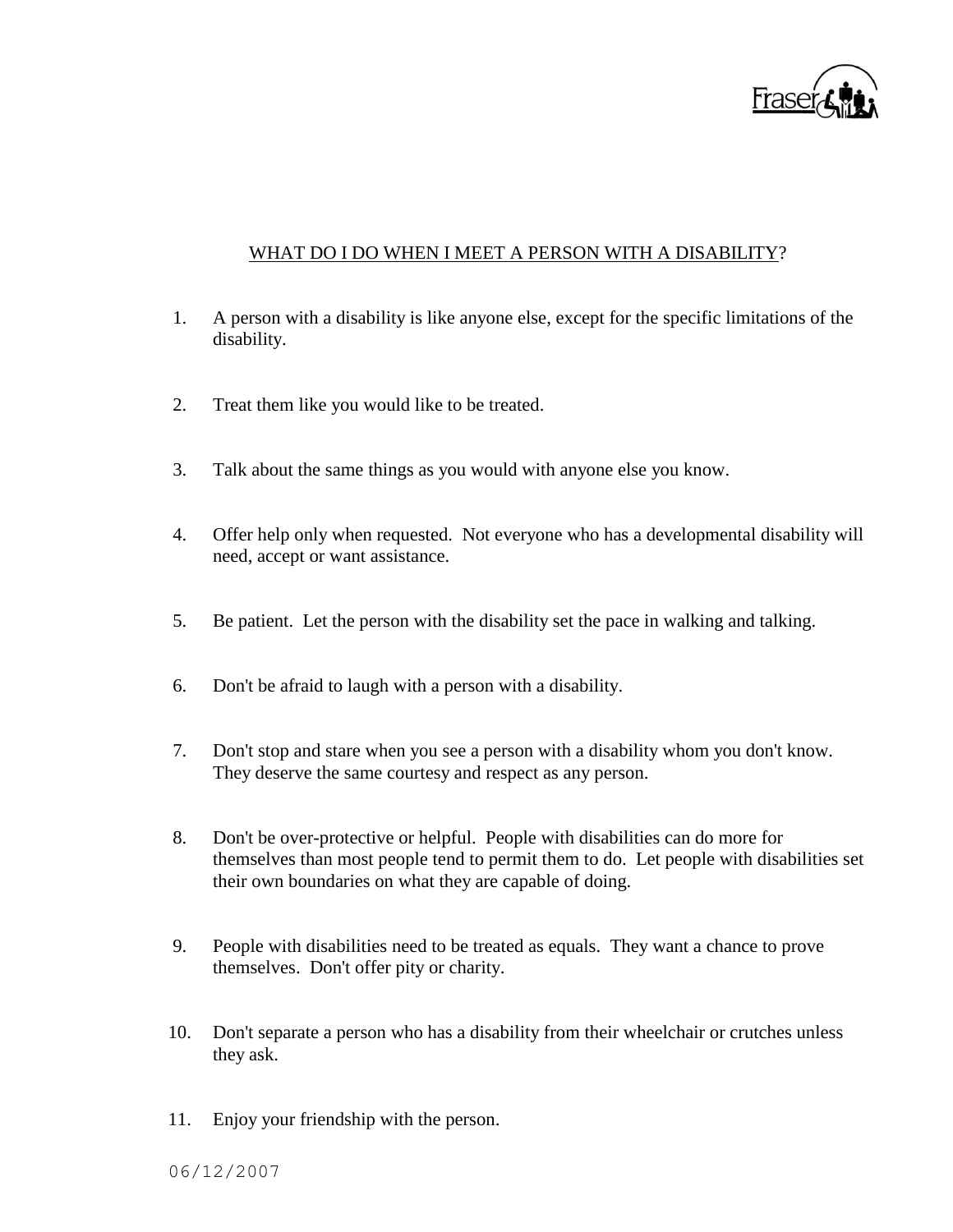

# **DISABILITY ETIQUETTE**

(University of Minnesota)

- **• When talking with a person who has a disability, speak directly to that person** rather than through a companion who may be along.
- **• Relax.** Don't be embarrassed if you happen to use accepted, common expressions, such as "See You later," or "Got to be running along," that seem to relate to the person's disability.
- **• Offer assistance to a person with a disability if you feel like it, but wait until your offer is accepted BEFORE you help,** and listen to any instructions the person may want to give.
- **• Give whole unhurried attention when you're talking to a person who has difficulty speaking.** Keep your manner encouraging rather than correcting, be patient rather than speak for the person. When necessary, ask short questions that require short answers or a nod or shake of head. Never pretend to understand if you are having difficulty doing so. Repeat what you understand. The person's reactions clue you in and guide you to understanding.
- **• Treat adults in a manner befitting adults.** Call a person by his or her first name only when extending that formality to all other present. Do not patronize people in wheelchairs by patting them on the head. Reserve this sign of affection for children even though a wheelchair user's head temptingly rests at above the same height as a child's.
- **• Be considerate of the extra time it might take** for a person with a disability to get things done or said. Let the person set the pace in walking and talking.
- **• When offering assistance to a person with a visual impairment, allow the person to take your arm.** This will enable you to guide rather than propel or lead the person.
- **• When greeting a person with a severe loss of vision, always identify yourself and others who may be with you.** When conversing in a group, remember to say the name of the person to whom you are speaking to give vocal cue. Speak in a normal tone of voice, indicate when you move from one place to another, and let it be known when the conversation is at an end.
- **• To get the attention of a person who has hearing problem, tap the person on the shoulder or wave your hand.** Look directly at the person and speak clearly, slowly, and expressively to establish if the person can read lips. Not all persons with hearing impairments can lip-read. Those who do will rely on facial expressions and other body language to help in understanding.
- **• Treat people like you would want to be treated!**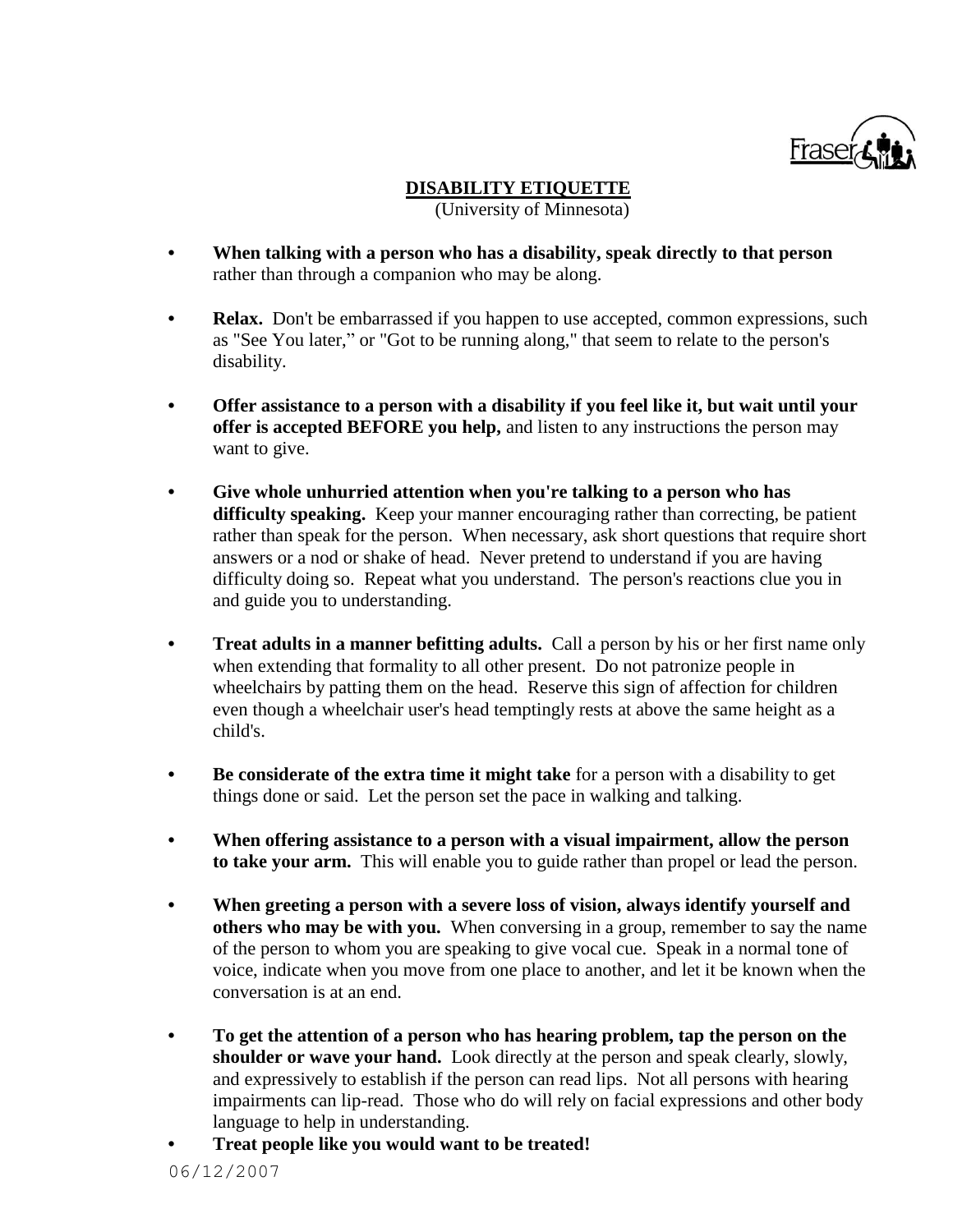

## **Supporting People With Disabilities In The Community**

There has been a dramatic shift in the lives of people with disabilities in recent years. **New** expectations and philosophies have resulted in new laws and programs. Even more importantly, people with disabilities have accomplished much in their communities by living, working and enjoying recreation as our neighbors and friends.

As a volunteer, you play an important role in supporting people in the community. We want to be supportive to you, too, in your efforts. It's important for you to feel comfortable and knowledgeable, as you share of yourself, as a volunteer at Fraser.

Disabilities are very common. More people have disabilities than is realized, and more people with disabilities are being seen in the community. There are many causes and effects of various conditions, and a person may have more than one disability. People with disabilities are not limited in all areas. The person you spend time with will have many talents and skills, despite life's challenges!

Public attitudes toward people who happen to have disabilities depend, in part, on the type and amount of information others have about the condition. In general, attitudes toward people with disabilities have changed for the better. However, we, as service providers still have a responsibility to educate the public about people with specific needs.

The old cliché' that says "No two people are alike" is certainly true of people with disabilities. It is sometimes all too easy to slip into a mode of thinking that people with the same kind of condition are exactly the same - and that because they may have the same disability, they have the same problems or personalities. That is as unreasonable as saying that all people with red hair are exactly alike. No two people are alike. People with the same disability may learn to live with it in different ways.

Everyone shares certain human needs, and people with disabilities are no exception. We all need to have attention, warmth, care, affection, companionship and discipline in our lives. The list could go on for pages. These are almost as urgent as the basic needs for food and shelter. In fact, studies have shown that people who have been deprived of social contacts can suffer an "emotional starvation" that may also affect them physically. It can impact growth in much the same way physical starvation does.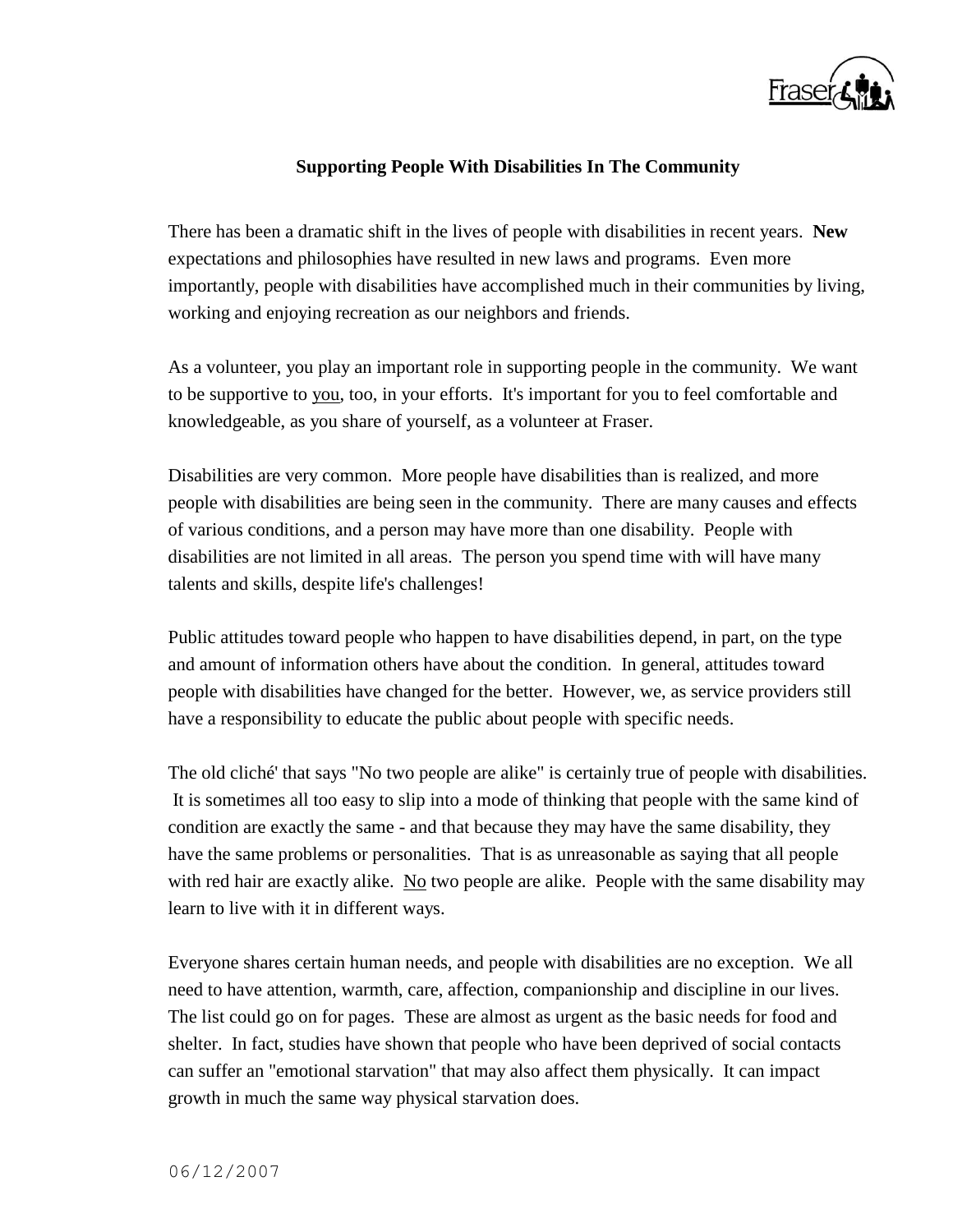We need to guard against making wrong assumptions. For example, it is incorrect to assume that Sue has difficulty speaking, she does not want to communicate; or that because Bill is withdrawn, he does not need other people or want to interact with them; or that because Mary has cerebral palsy, she cannot take part in work or leisure activities. People with disabilities are unique. Yet, like everyone else, all have basic human and social needs.

Some disabilities are more noticeable than others, and some people are immediately identifiable because of they move or act. Other people have conditions that are less noticeable, like hearing loss or mental retardation. How other people react, and the expectations they have, can have a great impact on the people you work with, encouraging them to grow and to become active community members.

The term "developmental disability" is a legal definition mandated by Congress in 1970. In 1978, a new act revised the initial definition so that it focused on the impact of the disability, rather than on a specific diagnosis. Today, this is the federal definition:

"a severe, chronic disability of a person which -

- a. Is attributable to a mental or physical impairment or combination of mental and physical impairments;
- b. Is manifested before the person attains the age of 22;
- c. Is likely to continue indefinitely;
- d. Results in substantial functional limitations in three or more of the following areas of major life activity:
	- Self care
	- Receptive and expressive language
	- Learning
	- Mobility
	- Self-direction
	- Capacity for independent living, and
	- Economic self-sufficiency; and
- e. Reflects the person's need for a combination and sequence of special interdisciplinary, or generic care, treatment, or other services which are lifelong or extended duration and are individually planned and coordinated."

The Staff Developmental Department will be happy to give you information on specific topics that would help you in your volunteer experience.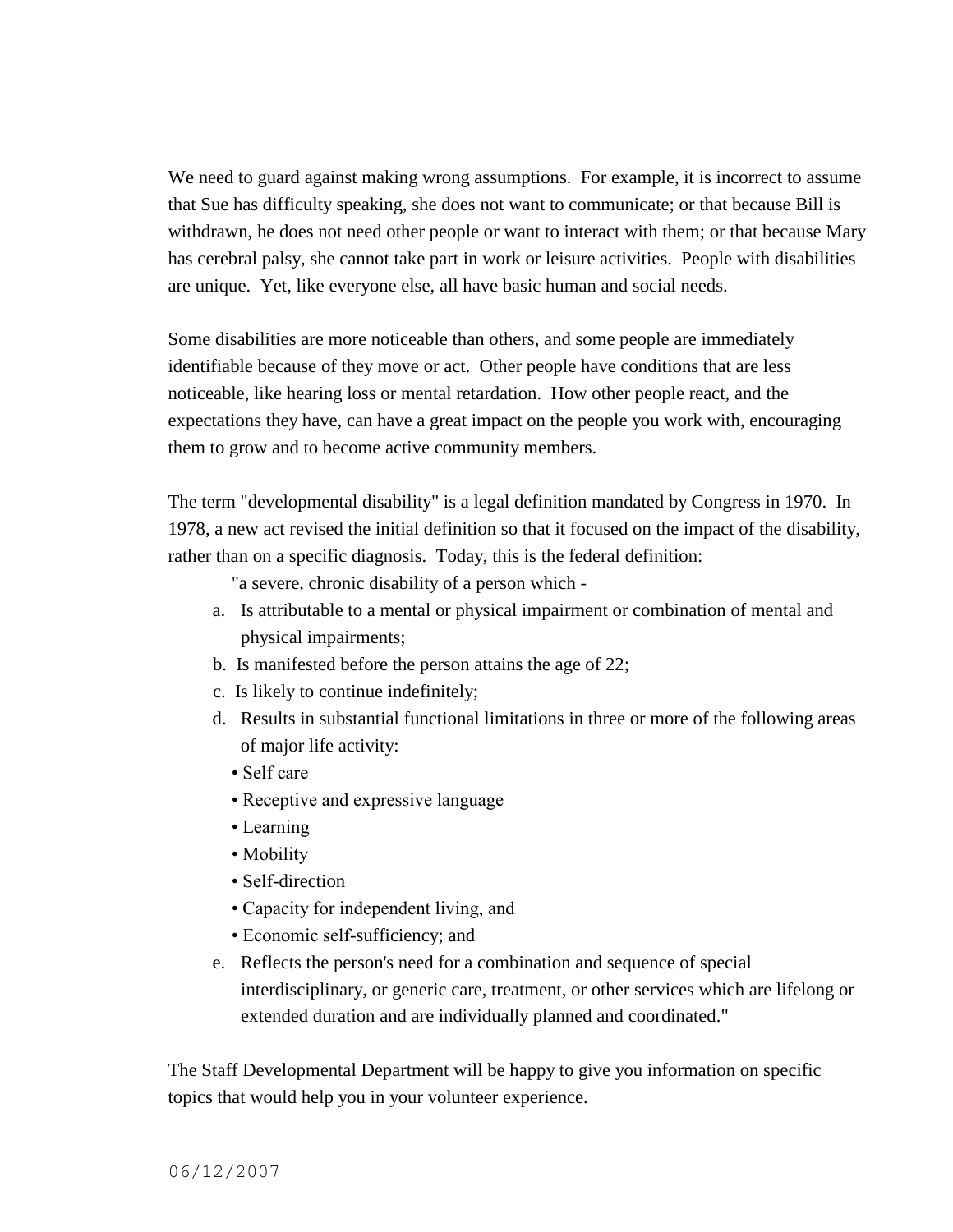

## **Health and Safety Are Important**

As a volunteer, you will come to know people who live at Fraser very well. Your observations are important to us in many ways, including helping to determine if something is physically wrong. Developing a keen sense of observation is a basic part of recognizing when something goes wrong. The first thing you will need to know is what the person is generally like. For instance, what do they look like, how do they sound, feel, and react in a normal or healthy state? Your ability to observe and pass on information in a helpful manner is your best tool when it comes to illness or injury.

All the senses are used in describing what is occurring: Vision, auditory, smell, and touch. American Red Cross certification in CPR and First Aid, available to you at Fraser, is intended to fully prepare you for emergencies.

Maybe, the person you're volunteering with takes medication. Although you will not be involved in helping people take any medicines, we value your observations, with regard to desired effects and side effects of medications, as well as other health and safety issues. If you and the individual are on an outing, be sure they will be back in time to take their scheduled medicine.

With regard to taking "over-the-counter" medications, **a physician's order is necessary for every type of over-the-counter item, such as vitamins, aspirin, cough medicine,** as well as for prescription drugs. You must check with program staff about a person buying or taking any kind of over-the-counter remedy or product. They will know what to do.

In closing, your role as a volunteer is special and important. There are many things to know, aren't there? The best advise concerning medication, health, safety and specific conditions is to:

- **Follow agency policies.**
- **Use your very best judgment.**
- **Ask questions, when in doubt and when you need more information.**
- **Know the person you're volunteering with well.**
- **Be prepared for emergencies and take swift action.**

And remember, your role as a volunteer is meant to enhance the quality of life...**for you as well as the other person.**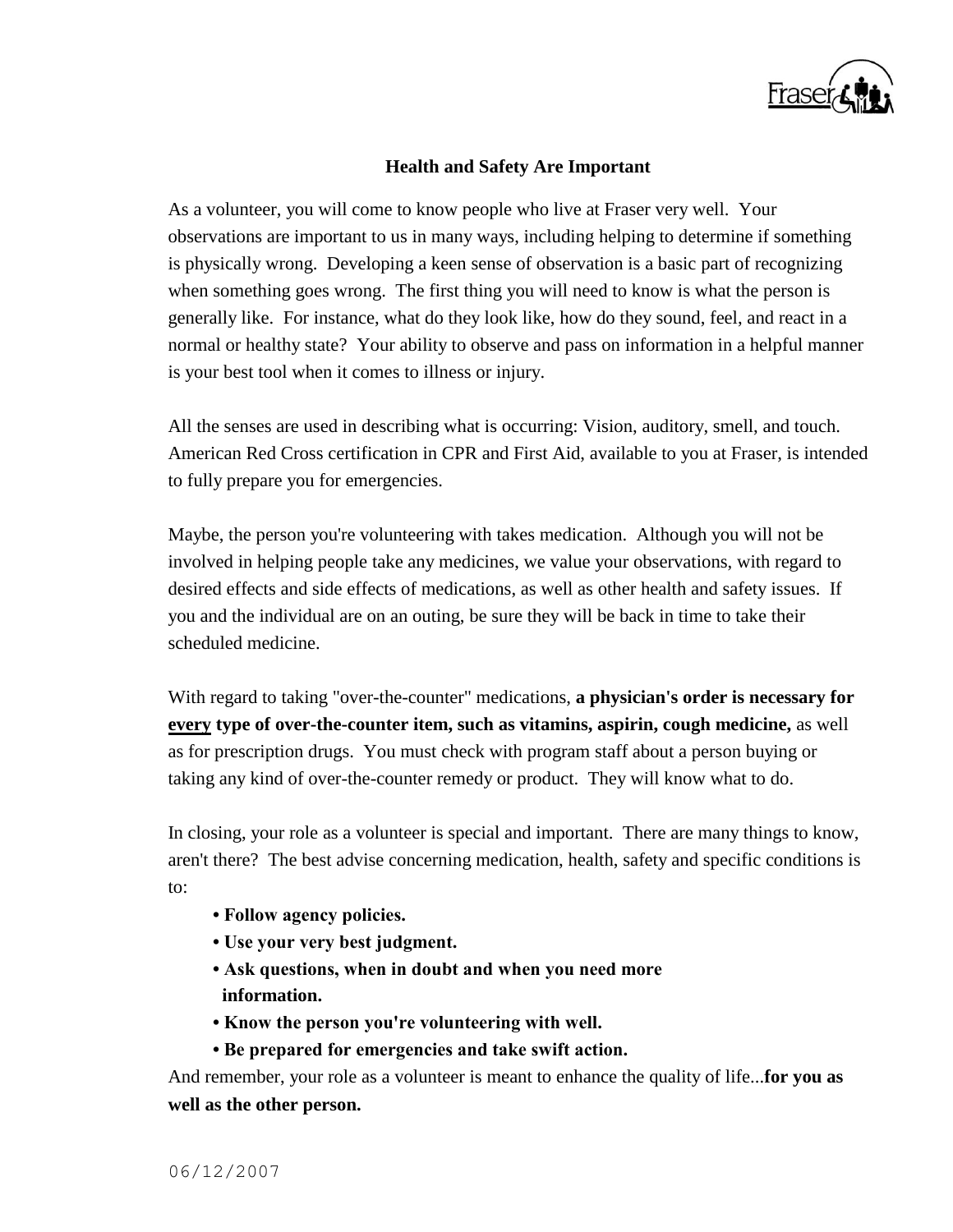

## **CHECKLIST OF INFORMATION NEEDED FOR VOLUNTEER FILES**

- **Wolunteer Application**
- **Interview Record**
- Volunteer Agreement
- **Background Check**
- Code of Ethics/Confidentiality Agreement
- Seizures Information
- Health Information Certification
- **Time** sheet
- Volunteer Orientation Agenda
- Volunteer Profile
- **Annual Review (at completion of each year)**